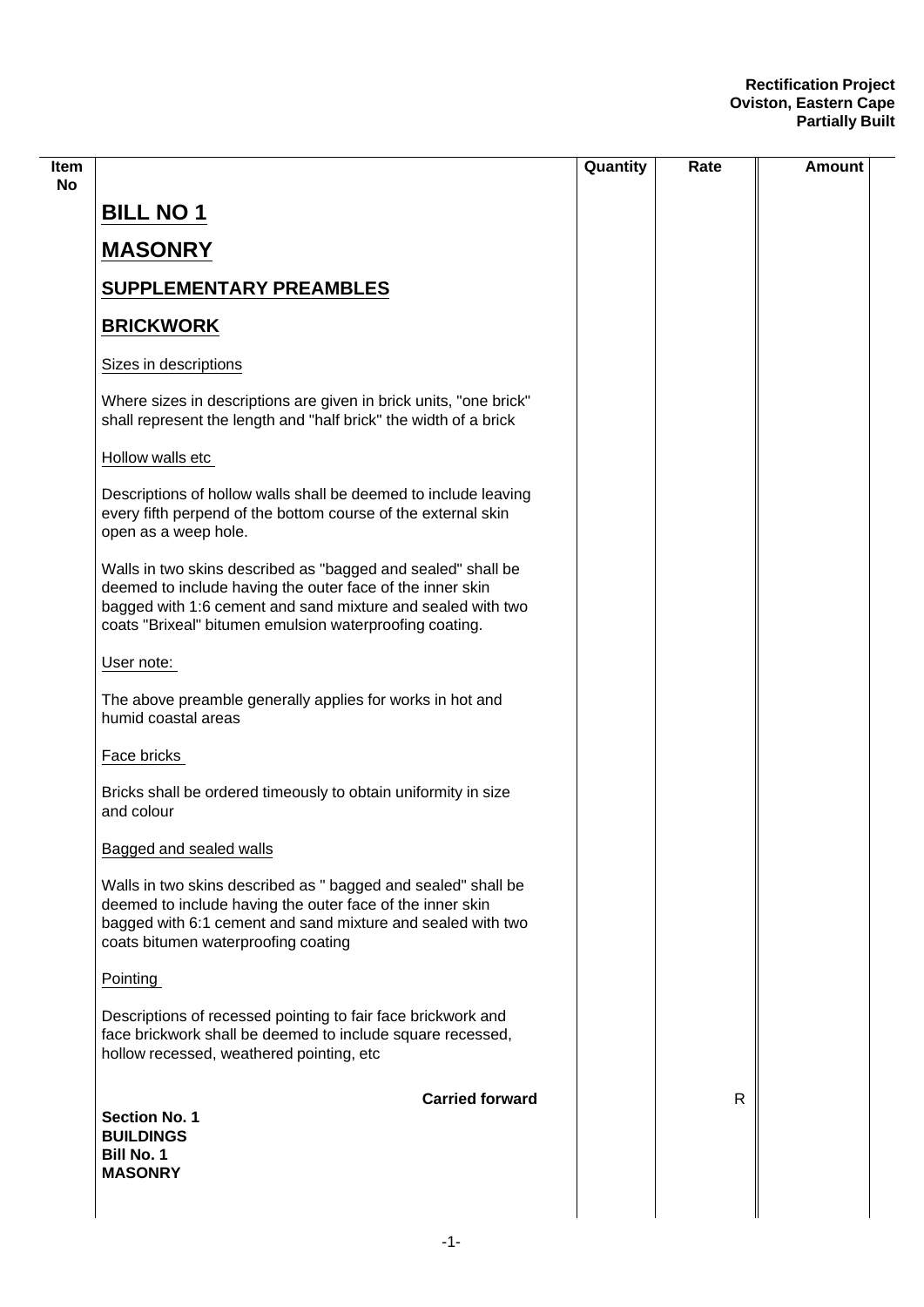| <b>Brought forward</b>                                                                                                            |    |     | $\mathsf{R}$ |  |
|-----------------------------------------------------------------------------------------------------------------------------------|----|-----|--------------|--|
| <b>SUPERSTRUCTURE</b>                                                                                                             |    |     |              |  |
| Brickwork of Diamond maxi bricks (14 MPa nominal<br>compressive strength) in class I mortar                                       |    |     |              |  |
| 140mm brick walls                                                                                                                 | m2 | 86  |              |  |
| 140mm brick walls in beamfilling                                                                                                  | m2 | 4   |              |  |
| Brickwork reinforcement                                                                                                           |    |     |              |  |
| 75mm Wide reinforcement built in horizontally                                                                                     | m  | 337 |              |  |
| Galvanised wire ties, etc                                                                                                         |    |     |              |  |
| 4mm diameter roof tie, 2m girth bend double with one end built<br>into brickwork and the other end fixed to timber                | No | 14  |              |  |
|                                                                                                                                   |    |     |              |  |
|                                                                                                                                   |    |     |              |  |
|                                                                                                                                   |    |     |              |  |
|                                                                                                                                   |    |     |              |  |
|                                                                                                                                   |    |     |              |  |
|                                                                                                                                   |    |     |              |  |
|                                                                                                                                   |    |     |              |  |
|                                                                                                                                   |    |     |              |  |
| <b>Carried Forward to Sectional Summary: 1</b><br><b>Section No. 1</b><br><b>BUILDINGS</b><br><b>Bill No. 1</b><br><b>MASONRY</b> |    |     | $\mathsf{R}$ |  |
|                                                                                                                                   |    |     |              |  |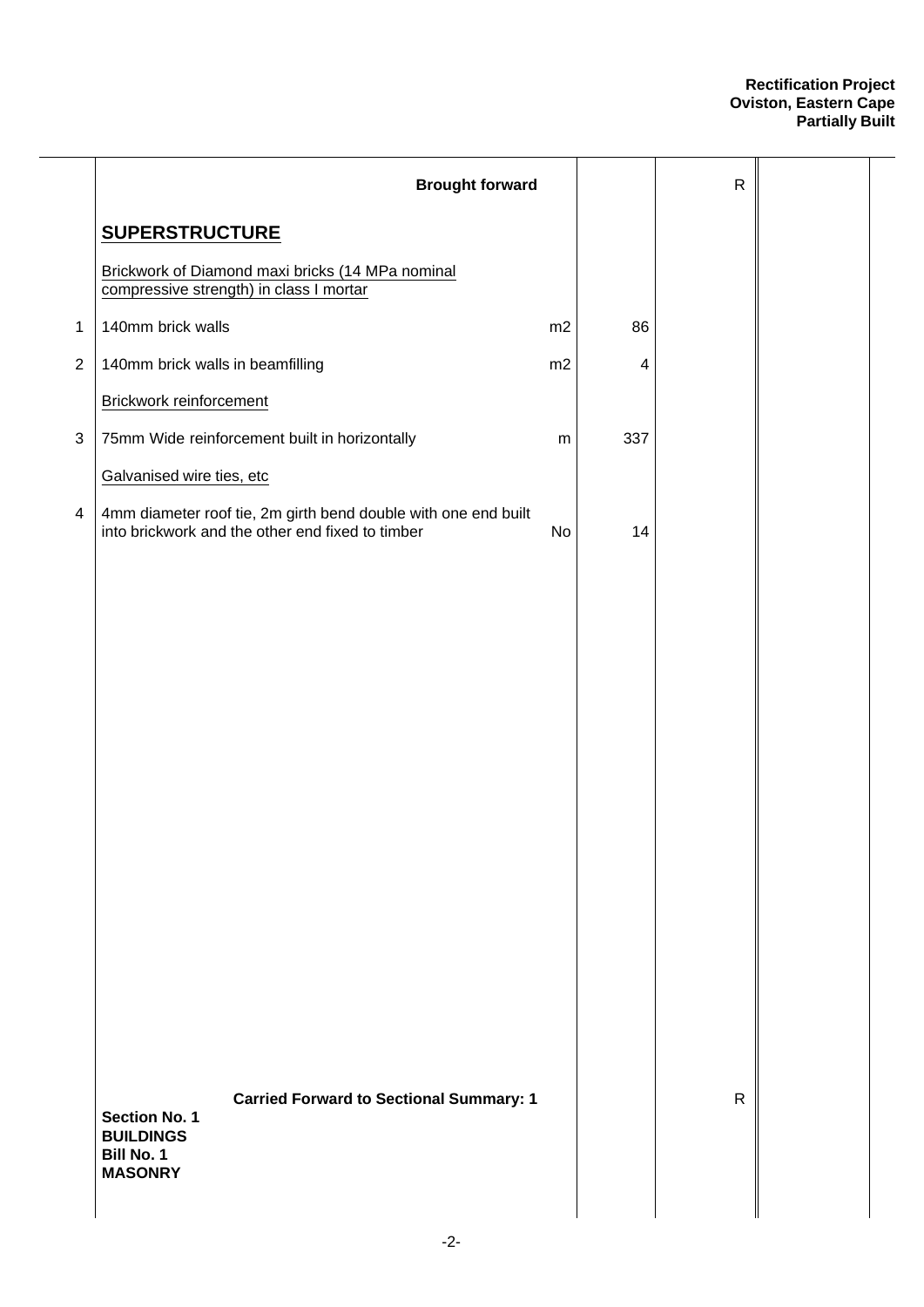| <b>Item</b><br><b>No</b> |                                                                                                                                                                                                                                                                                                                                 |                | Quantity | Rate         | Amount |
|--------------------------|---------------------------------------------------------------------------------------------------------------------------------------------------------------------------------------------------------------------------------------------------------------------------------------------------------------------------------|----------------|----------|--------------|--------|
|                          | <b>BILL NO 2</b>                                                                                                                                                                                                                                                                                                                |                |          |              |        |
|                          | <b>WATERPROOFING</b>                                                                                                                                                                                                                                                                                                            |                |          |              |        |
|                          | <b>SUPPLEMENTARY PREAMBLES</b>                                                                                                                                                                                                                                                                                                  |                |          |              |        |
|                          | Waterproofing                                                                                                                                                                                                                                                                                                                   |                |          |              |        |
|                          | Waterproofing of roofs, basements, etc shall be laid under a ten<br>year guarantee. Waterproofing to roofs shall be laid to even<br>falls to outlets etc with necessary ridges, hips and valleys.<br>Descriptions of sheet or membrane waterproofing shall be<br>deemed to include additional labour to turn-ups and turn-downs |                |          |              |        |
|                          | DAMP-PROOFING OF WALLS AND FLOORS                                                                                                                                                                                                                                                                                               |                |          |              |        |
|                          | One layer of 375 micron "Consol Plastics Brikgrip DPC"<br>embossed damp proof course                                                                                                                                                                                                                                            |                |          |              |        |
| 1                        | In walls                                                                                                                                                                                                                                                                                                                        | m <sub>2</sub> | 5        |              |        |
|                          | One layer of 250 micron "Consol Plastics Gunplas USB Green"<br>waterproof sheeting sealed at laps with "Gunplas Pressure<br>Sensitive Tape"                                                                                                                                                                                     |                |          |              |        |
| $\overline{2}$           | Under surface beds                                                                                                                                                                                                                                                                                                              | m2             | 74       |              |        |
|                          |                                                                                                                                                                                                                                                                                                                                 |                |          |              |        |
|                          | <b>Carried Forward to Sectional Summary: 1</b><br><b>Section No. 1</b><br><b>BUILDINGS</b><br><b>Bill No. 2</b><br><b>WATERPROOFING</b>                                                                                                                                                                                         |                |          | $\mathsf{R}$ |        |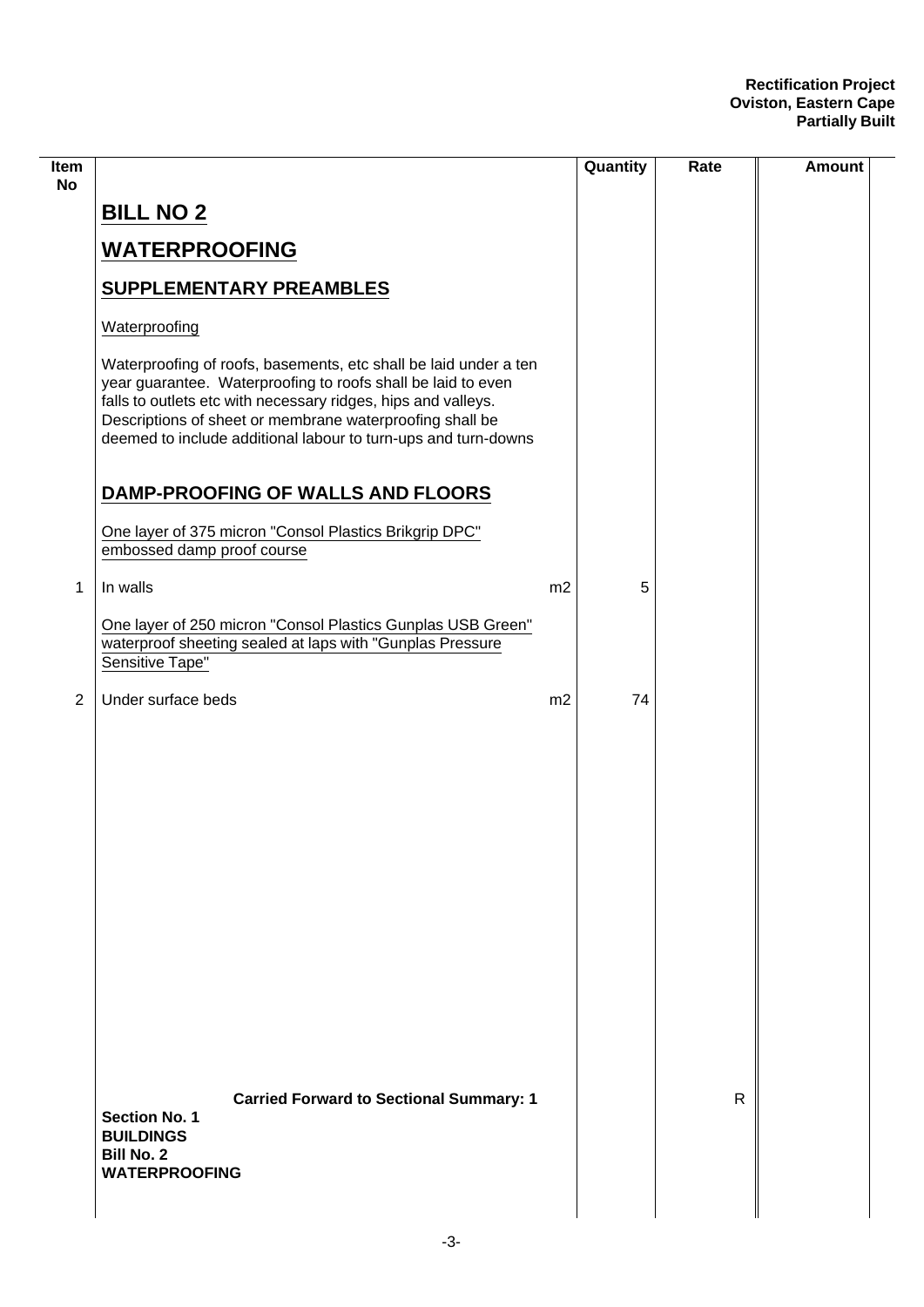| <b>BILL NO 3</b>                                                                                                                                                                                                                                  |    |    |              |  |
|---------------------------------------------------------------------------------------------------------------------------------------------------------------------------------------------------------------------------------------------------|----|----|--------------|--|
|                                                                                                                                                                                                                                                   |    |    |              |  |
| <b>ROOF COVERINGS ETC</b>                                                                                                                                                                                                                         |    |    |              |  |
| PROFILED METAL SHEETING AND<br><b>ACCESSORIES</b>                                                                                                                                                                                                 |    |    |              |  |
| User note:                                                                                                                                                                                                                                        |    |    |              |  |
| Supplementary preambles in connection with fixing of sheeting<br>and accessories and laps are to be inserted when the Model<br>Preambles for Trades (or other preambles not covering the<br>fixing of sheeting and accessories and laps) are used |    |    |              |  |
| When the pitch of the roof is less than 9 degrees or if<br>dustproofing is required then the description of roof covering<br>"with side and end laps sealed" is to be used                                                                        |    |    |              |  |
| 0.55mm Gauge IBR Chromodek roof sheeting fixed to timber<br>purlins                                                                                                                                                                               |    |    |              |  |
| Roof covering with pitch not exceeding 25 degrees                                                                                                                                                                                                 | m2 | 45 |              |  |
| 231 x 231 mm Galvanised iron ridge flashing                                                                                                                                                                                                       | m  | 7  |              |  |
| Galvanised iron broadflute closure                                                                                                                                                                                                                | m  | 14 |              |  |
| Polyclosure                                                                                                                                                                                                                                       | m  | 14 |              |  |
|                                                                                                                                                                                                                                                   |    |    |              |  |
|                                                                                                                                                                                                                                                   |    |    |              |  |
|                                                                                                                                                                                                                                                   |    |    |              |  |
|                                                                                                                                                                                                                                                   |    |    |              |  |
|                                                                                                                                                                                                                                                   |    |    |              |  |
|                                                                                                                                                                                                                                                   |    |    |              |  |
|                                                                                                                                                                                                                                                   |    |    |              |  |
|                                                                                                                                                                                                                                                   |    |    |              |  |
|                                                                                                                                                                                                                                                   |    |    |              |  |
| <b>Carried Forward to Sectional Summary: 1</b><br><b>Section No. 1</b><br><b>BUILDINGS</b><br><b>Bill No. 3</b><br><b>ROOF COVERING</b>                                                                                                           |    |    | $\mathsf{R}$ |  |
|                                                                                                                                                                                                                                                   |    |    |              |  |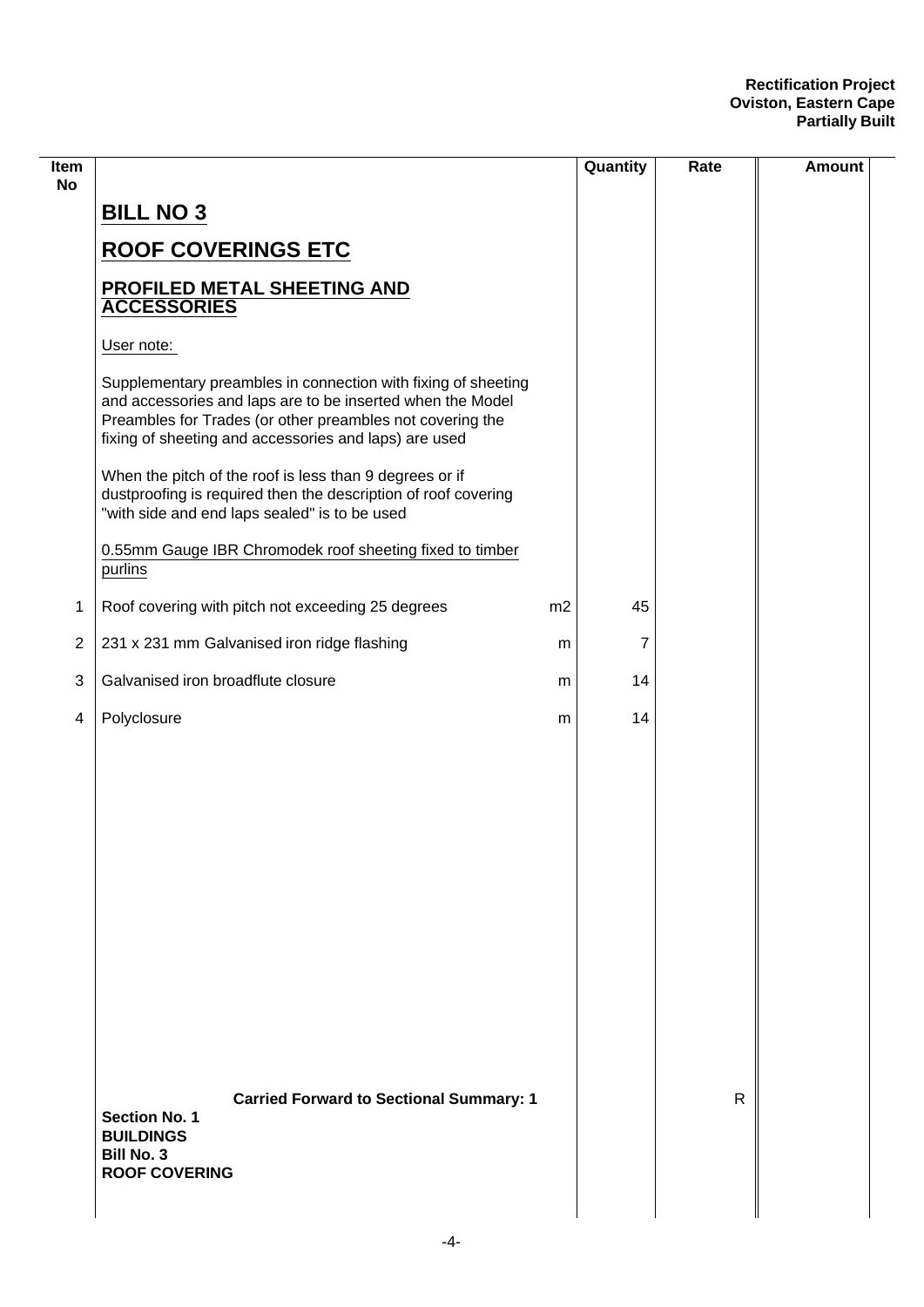|                                                                                                                                                                                                                                                                                                                                                                                                                                                                                                       | Quantity | Rate | Amount |
|-------------------------------------------------------------------------------------------------------------------------------------------------------------------------------------------------------------------------------------------------------------------------------------------------------------------------------------------------------------------------------------------------------------------------------------------------------------------------------------------------------|----------|------|--------|
| <b>BILL NO 4</b>                                                                                                                                                                                                                                                                                                                                                                                                                                                                                      |          |      |        |
| <b>CARPENTRY AND JOINERY</b>                                                                                                                                                                                                                                                                                                                                                                                                                                                                          |          |      |        |
| <b>SUPPLEMENTARY PREAMBLES</b>                                                                                                                                                                                                                                                                                                                                                                                                                                                                        |          |      |        |
| Particle board:                                                                                                                                                                                                                                                                                                                                                                                                                                                                                       |          |      |        |
| Particle board shall comply with the following specifications:                                                                                                                                                                                                                                                                                                                                                                                                                                        |          |      |        |
| a) SABS 1300 Particle board: exterior and flooring type                                                                                                                                                                                                                                                                                                                                                                                                                                               |          |      |        |
| b) SABS 1301 Particle board: interior type                                                                                                                                                                                                                                                                                                                                                                                                                                                            |          |      |        |
| Joinery:                                                                                                                                                                                                                                                                                                                                                                                                                                                                                              |          |      |        |
| Descriptions of frames shall be deemed to include frames,<br>transomes, mullions, rails, etc                                                                                                                                                                                                                                                                                                                                                                                                          |          |      |        |
| Descriptions of hardwood joinery shall be deemed to include<br>pelleting of bolt holes                                                                                                                                                                                                                                                                                                                                                                                                                |          |      |        |
| Fixing                                                                                                                                                                                                                                                                                                                                                                                                                                                                                                |          |      |        |
| Items described as "nailed" shall be deemed to be fixed with<br>hardened steel nails or shot pins to brickwork or concrete                                                                                                                                                                                                                                                                                                                                                                            |          |      |        |
| Decorative laminate finish:                                                                                                                                                                                                                                                                                                                                                                                                                                                                           |          |      |        |
| Laminate finish shall be glued under pressure. Edge strips<br>shall be butt jointed at junctions with adjacent similar finish                                                                                                                                                                                                                                                                                                                                                                         |          |      |        |
| <b>ROOFS ETC</b>                                                                                                                                                                                                                                                                                                                                                                                                                                                                                      |          |      |        |
| Plate nailed timber roof truss construction                                                                                                                                                                                                                                                                                                                                                                                                                                                           |          |      |        |
| The following is applicable in respect of roof trusses:                                                                                                                                                                                                                                                                                                                                                                                                                                               |          |      |        |
| Trusses are at maximum 900mm centres<br>Roof covering is on purlins/battens Ceilings are on 38 x 38mm<br>brandering The references given in the descriptions are to the<br>respective types of trusses detailed on the architect's drawings<br>accompanying these bills of quantities for tender purposes<br>The dimensions in the descriptions of the trusses are nominal<br>and actual measurements are to be obtained from the architect<br>and/or the site before design or fabrication commences |          |      |        |
| <b>Carried forward</b>                                                                                                                                                                                                                                                                                                                                                                                                                                                                                |          | R    |        |
| <b>Section No. 1</b><br><b>BUILDINGS</b>                                                                                                                                                                                                                                                                                                                                                                                                                                                              |          |      |        |
| <b>Bill No. 4</b><br><b>CARPENTRY AND JOINERY</b>                                                                                                                                                                                                                                                                                                                                                                                                                                                     |          |      |        |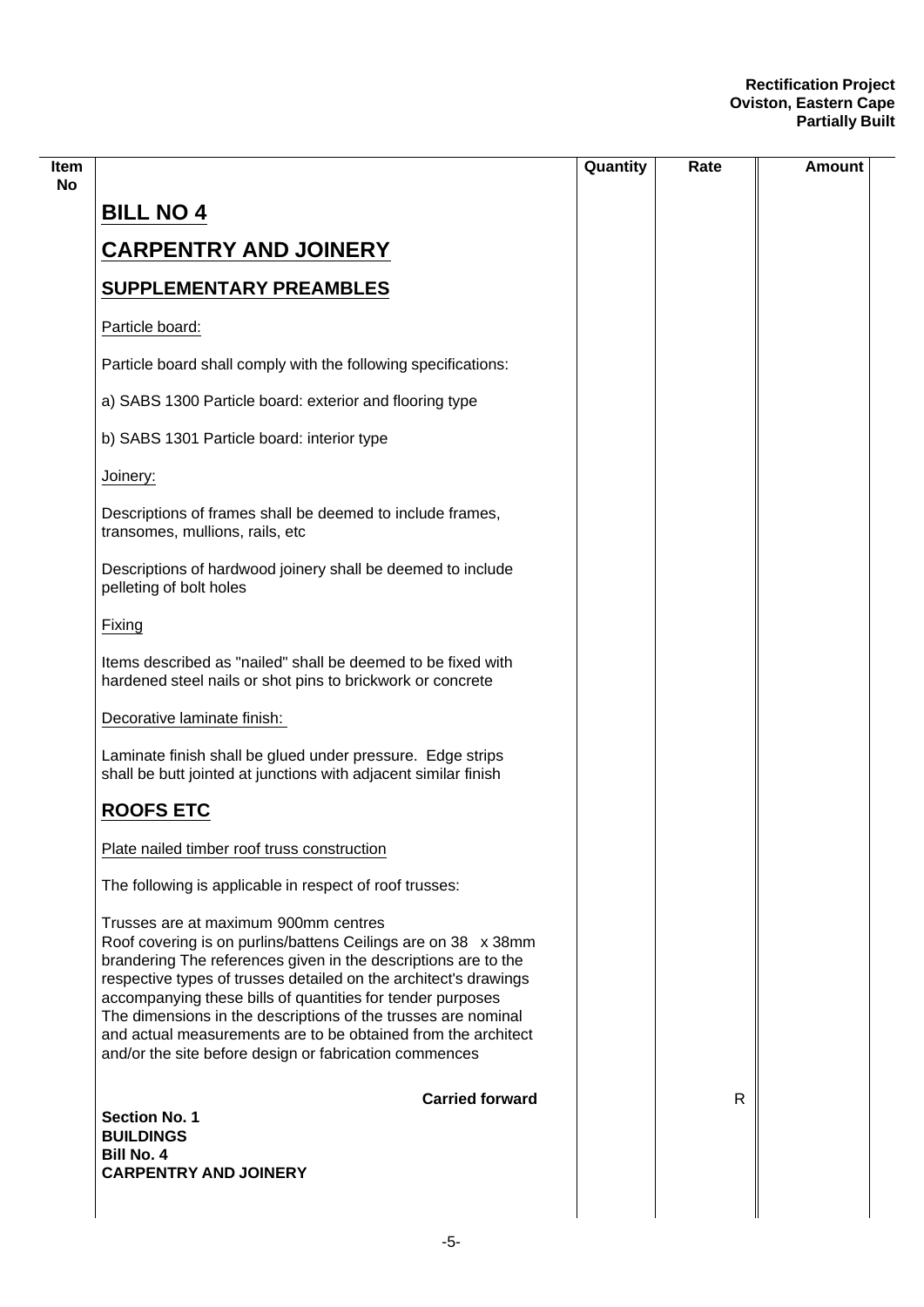|              | <b>Brought forward</b>                                                                                                                          |           |                | ${\sf R}$    |  |
|--------------|-------------------------------------------------------------------------------------------------------------------------------------------------|-----------|----------------|--------------|--|
|              | Sawn softwood                                                                                                                                   |           |                |              |  |
| 1            | 38 x 114mm Wall plates                                                                                                                          | m         | 14             |              |  |
| $\mathbf{2}$ | 50 x 76mm Purlins                                                                                                                               | m         | 41             |              |  |
| 3            | Truss type 114 x 38 x 1128mm high overall                                                                                                       | <b>No</b> | 7              |              |  |
|              | <b>EAVES, VERGES, ETC</b>                                                                                                                       |           |                |              |  |
|              | Fibre-cement fascia and barge boards                                                                                                            |           |                |              |  |
| 4            | 19 x 200mm Fascias and barge boards including galvanised<br>steel H-profile jointing strips                                                     | m         | 27             |              |  |
|              | <b>DOORS ETC</b>                                                                                                                                |           |                |              |  |
|              | Wrought meranti doors hung to cliscoeu steel door frames                                                                                        |           |                |              |  |
| $\,$ 5 $\,$  | 813 x 2032 mm high 2/4 panel door                                                                                                               | No        | $\overline{2}$ |              |  |
|              | Hollow core flush doors with standard hardboard covering on<br>both sides hung to cliscoeu steel door frames                                    |           |                |              |  |
| 6            | 40mm Door 813 x 2032mm high                                                                                                                     | No        | 3              |              |  |
|              |                                                                                                                                                 |           |                |              |  |
|              |                                                                                                                                                 |           |                |              |  |
|              |                                                                                                                                                 |           |                |              |  |
|              |                                                                                                                                                 |           |                |              |  |
|              |                                                                                                                                                 |           |                |              |  |
|              |                                                                                                                                                 |           |                |              |  |
|              |                                                                                                                                                 |           |                |              |  |
|              |                                                                                                                                                 |           |                |              |  |
|              |                                                                                                                                                 |           |                |              |  |
|              |                                                                                                                                                 |           |                |              |  |
|              | <b>Carried Forward to Sectional Summary: 1</b><br><b>Section No. 1</b><br><b>BUILDINGS</b><br><b>Bill No. 4</b><br><b>CARPENTRY AND JOINERY</b> |           |                | $\mathsf{R}$ |  |
|              |                                                                                                                                                 |           |                |              |  |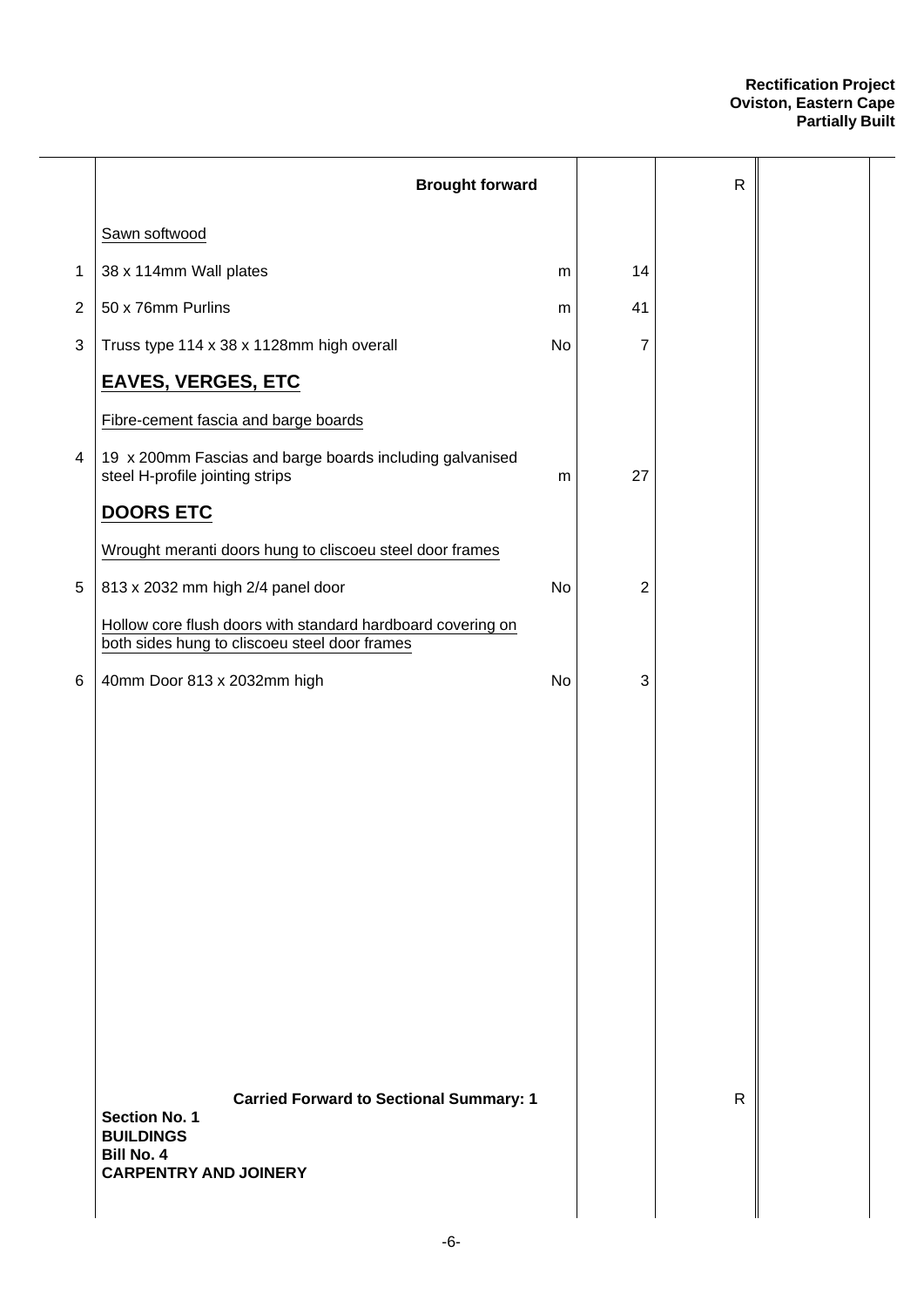| ltem<br>No     |                                                                                                                                                                                                                |                | Quantity | Rate | Amount |
|----------------|----------------------------------------------------------------------------------------------------------------------------------------------------------------------------------------------------------------|----------------|----------|------|--------|
|                | <b>BILL NO 5</b>                                                                                                                                                                                               |                |          |      |        |
|                | <b>CEILINGS, PARTITIONS AND ACCESS<br/>FLOORING</b>                                                                                                                                                            |                |          |      |        |
|                | <b>SUPPLEMENTARY PREAMBLES</b>                                                                                                                                                                                 |                |          |      |        |
|                | Descriptions:                                                                                                                                                                                                  |                |          |      |        |
|                | Fixing:                                                                                                                                                                                                        |                |          |      |        |
|                | Items described as "nailed" shall be deemed to be fixed with<br>hardened steel nails or pins or shot pinned to brickwork or<br>concrete                                                                        |                |          |      |        |
|                | Items described as "plugged" shall be deemed to include<br>screwing to fibre, plastic or metal plugs at not exceeding<br>600mm centres, and where described as "bolted" the bolts<br>have been given elsewhere |                |          |      |        |
|                | Ceilings                                                                                                                                                                                                       |                |          |      |        |
|                | Unless otherwise described ceilings shall be deemed to be<br>horizontal                                                                                                                                        |                |          |      |        |
|                | <b>NAILED UP CEILINGS</b>                                                                                                                                                                                      |                |          |      |        |
|                | "Rhino" gypsum plasterboard                                                                                                                                                                                    |                |          |      |        |
| 1              | Ceilings including 38 x 38mm sawn softwood brandering at<br>450mm centres                                                                                                                                      | m <sub>2</sub> | 35       |      |        |
|                | 6mm "Everite" fibre-cement boards with 6 x 19mm wrot<br>softwood cover strips over joints                                                                                                                      |                |          |      |        |
| $\overline{2}$ | Extra over ceiling for 600 x 600mm trap door of 32 x 44mm<br>wrought softwood rebated framing with one 38 x 38mm sawn<br>softwood cross brander covered with ceiling board and fitted<br>flush in opening      | No             | 1        |      |        |
|                | "Rhino" gypsum plasterboard cornices                                                                                                                                                                           |                |          |      |        |
| 3              | 75mm Coved cornices                                                                                                                                                                                            | m              | 51       |      |        |
|                | <b>Carried forward</b><br><b>Section No. 1</b><br><b>BUILDINGS</b><br><b>Bill No. 5</b><br>CEILINGS, PARTITIONS AND ACCESS FLOORING                                                                            |                |          | R    |        |
|                |                                                                                                                                                                                                                |                |          |      |        |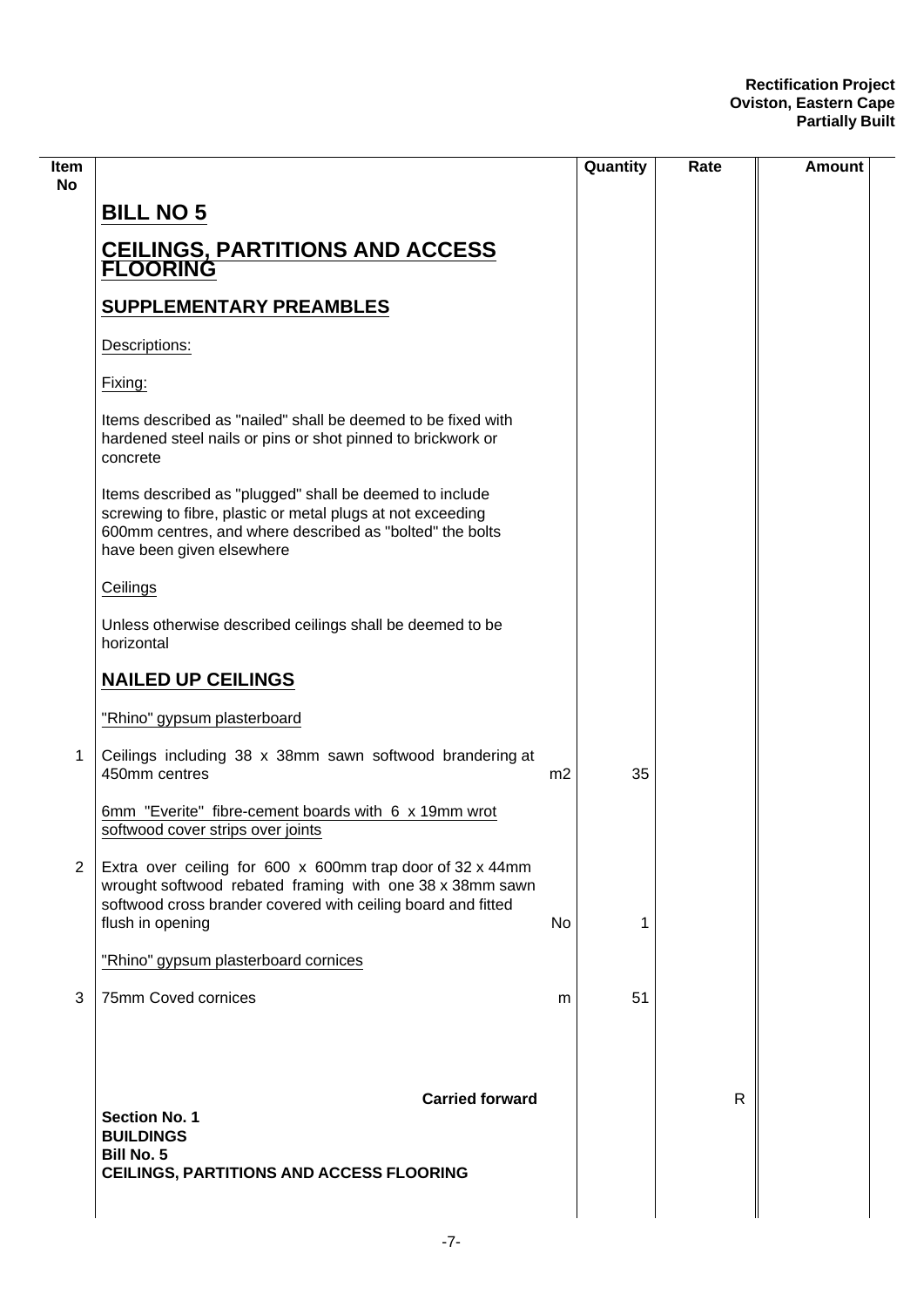|                | <b>Brought forward</b>                                                                                 |    | ${\sf R}$    |  |
|----------------|--------------------------------------------------------------------------------------------------------|----|--------------|--|
|                | "Aerolite" insulation                                                                                  |    |              |  |
| $\overline{4}$ | 40mm Insulation lapped along all edges and laid on top of<br>brandering between roof timbers etc<br>m2 | 40 |              |  |
|                |                                                                                                        |    |              |  |
|                |                                                                                                        |    |              |  |
|                |                                                                                                        |    |              |  |
|                |                                                                                                        |    |              |  |
|                |                                                                                                        |    |              |  |
|                |                                                                                                        |    |              |  |
|                |                                                                                                        |    |              |  |
|                |                                                                                                        |    |              |  |
|                |                                                                                                        |    |              |  |
|                |                                                                                                        |    |              |  |
|                |                                                                                                        |    |              |  |
|                |                                                                                                        |    |              |  |
|                |                                                                                                        |    |              |  |
|                |                                                                                                        |    |              |  |
|                |                                                                                                        |    |              |  |
|                |                                                                                                        |    |              |  |
|                | <b>Carried Forward to Sectional Summary: 1</b><br>Section No. 1<br><b>BUILDINGS</b>                    |    | $\mathsf{R}$ |  |
|                | <b>Bill No. 5</b><br><b>CEILINGS, PARTITIONS AND ACCESS FLOORING</b>                                   |    |              |  |
|                |                                                                                                        |    |              |  |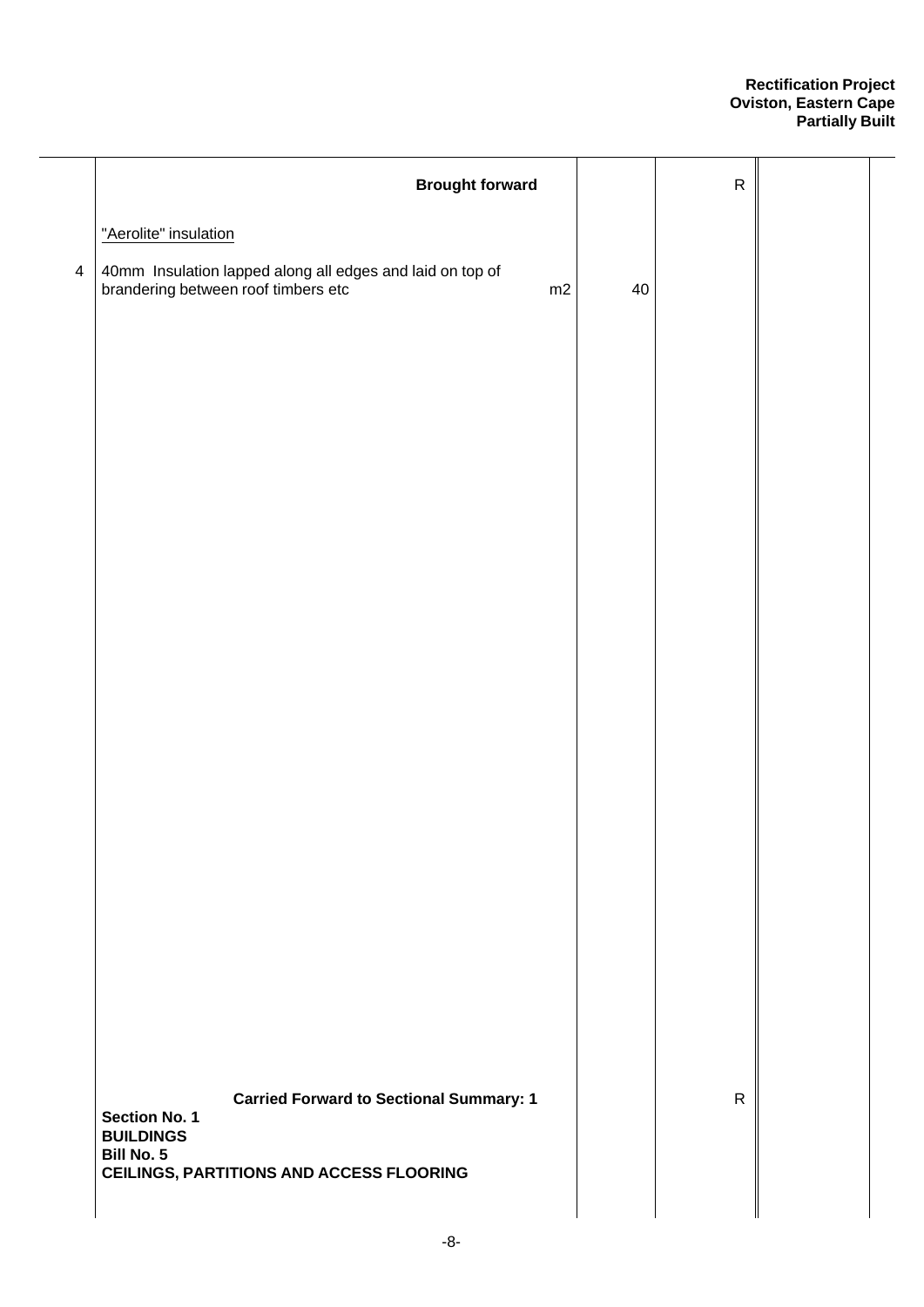| Item<br><b>No</b> |                                                                                                                                                                                                                                                                                                                                                                                                                                   | Quantity | Rate | <b>Amount</b> |
|-------------------|-----------------------------------------------------------------------------------------------------------------------------------------------------------------------------------------------------------------------------------------------------------------------------------------------------------------------------------------------------------------------------------------------------------------------------------|----------|------|---------------|
|                   | <b>BILL NO 6</b>                                                                                                                                                                                                                                                                                                                                                                                                                  |          |      |               |
|                   | <b>IRONMONGERY</b>                                                                                                                                                                                                                                                                                                                                                                                                                |          |      |               |
|                   | <b>SUPPLEMENTARY PREAMBLES</b>                                                                                                                                                                                                                                                                                                                                                                                                    |          |      |               |
|                   | Finishes to ironmongery                                                                                                                                                                                                                                                                                                                                                                                                           |          |      |               |
|                   | Where applicable finishes to ironmongery are indicated by<br>suffixes in accordance with the following list:<br>BS Satin bronze lacquered CH Chromium plated<br>SC Satin chromium plated<br>SE Silver enamelled<br><b>GE Grey enamelled</b><br>AS Anodised silver<br>AB Anodised bronze<br>AG Anodised gold<br><b>ABL Anodised black</b><br>PB Polished brass<br>PL Polished and lacquered<br>PT Epoxy coated<br><b>SD Sanded</b> |          |      |               |
|                   | <b>LOCKS</b>                                                                                                                                                                                                                                                                                                                                                                                                                      |          |      |               |
|                   | "EN-SUITE" LOCKS                                                                                                                                                                                                                                                                                                                                                                                                                  |          |      |               |
|                   | "Union"                                                                                                                                                                                                                                                                                                                                                                                                                           |          |      |               |
|                   | The following locks are to be suitable for master and grand<br>master key operation                                                                                                                                                                                                                                                                                                                                               |          |      |               |
| 1                 | Mortice two lever lockset with handles<br>No                                                                                                                                                                                                                                                                                                                                                                                      | 3        |      |               |
| $\mathbf{2}$      | No<br>Mortice three lever lockset with handles                                                                                                                                                                                                                                                                                                                                                                                    | 2        |      |               |
|                   | <b>Carried Forward to Sectional Summary: 1</b><br><b>Section No. 1</b><br><b>BUILDINGS</b>                                                                                                                                                                                                                                                                                                                                        |          | R    |               |
|                   | Bill No. 6<br><b>IRONMONGERY</b>                                                                                                                                                                                                                                                                                                                                                                                                  |          |      |               |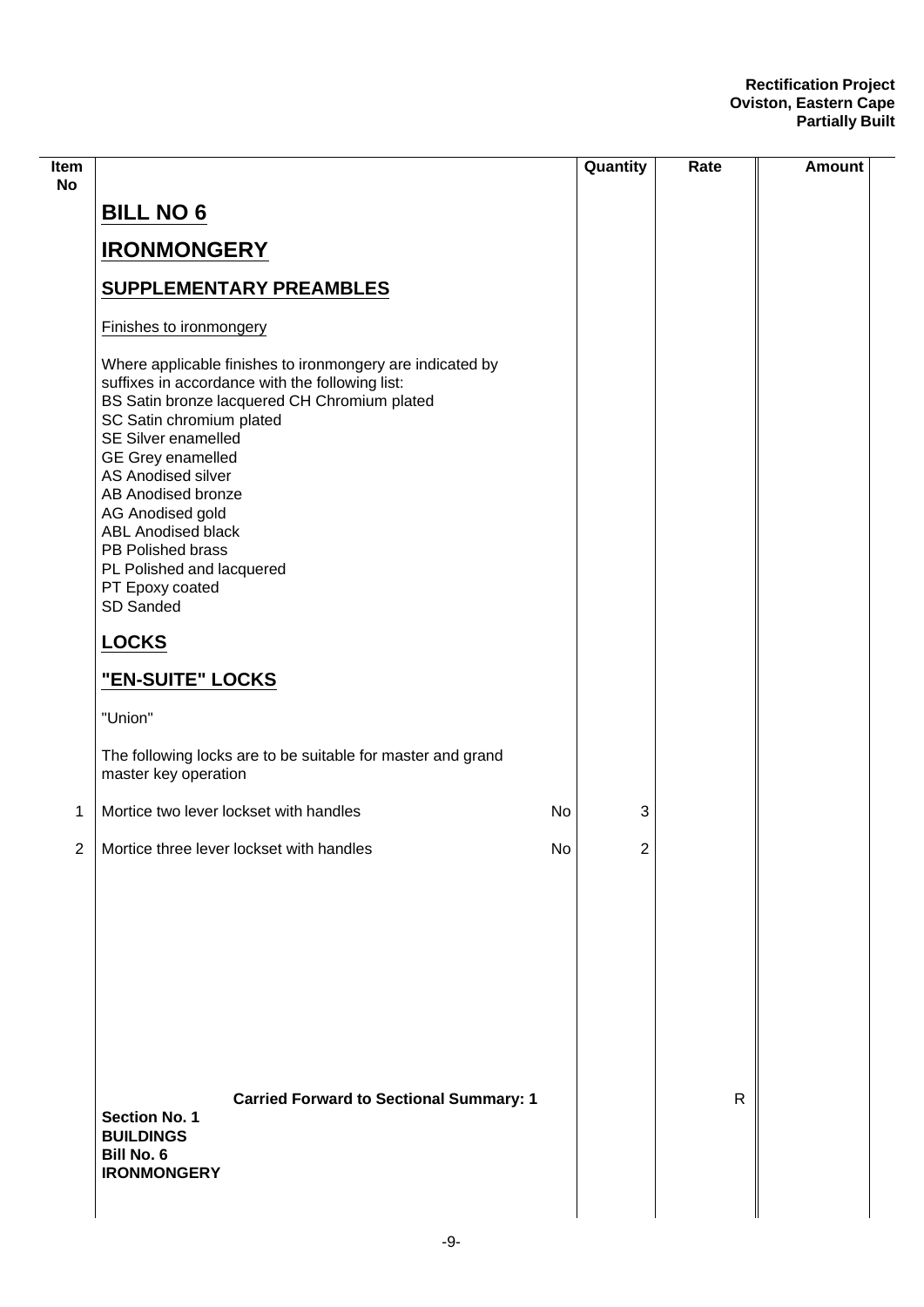| Item<br>No     |                                                                                                                                                                 |    | Quantity | Rate         | <b>Amount</b> |
|----------------|-----------------------------------------------------------------------------------------------------------------------------------------------------------------|----|----------|--------------|---------------|
|                | <b>BILLNO 7</b>                                                                                                                                                 |    |          |              |               |
|                | <b>METALWORK</b>                                                                                                                                                |    |          |              |               |
|                | <b>SUPPLEMENTARY PREAMBLES</b>                                                                                                                                  |    |          |              |               |
|                | Descriptions                                                                                                                                                    |    |          |              |               |
|                | Descriptions of bolts shall be deemed to include nuts and<br>washers                                                                                            |    |          |              |               |
|                | Descriptions of expansion anchors and bolts and chemical<br>anchors and bolts shall be deemed to include nuts, washers<br>and mortices in brickwork or concrete |    |          |              |               |
|                | Metalwork described as"holed for bolt(s)" shall be deemed to<br>exclude the bolts unless otherwise described                                                    |    |          |              |               |
|                | <b>PRESSED STEEL DOOR FRAMES</b>                                                                                                                                |    |          |              |               |
|                | 1,2mm Rebated frames suitable for 140mm brick walls                                                                                                             |    |          |              |               |
| 1              | Cliscoeu Frame for door 813 x 2032mm high                                                                                                                       | No | 5        |              |               |
|                | <b>STEEL WINDOWS, DOORS, ETC</b>                                                                                                                                |    |          |              |               |
|                | Standard residential windows                                                                                                                                    |    |          |              |               |
| $\overline{2}$ | 1.3mm Thick Cliscoeu window as C2H (1022 X 949mm)                                                                                                               | No | 3        |              |               |
| 3              | 1.3mm Thick Cliscoeu window as NE1 (533 x 654mm)                                                                                                                | No | 1        |              |               |
|                |                                                                                                                                                                 |    |          |              |               |
|                |                                                                                                                                                                 |    |          |              |               |
|                |                                                                                                                                                                 |    |          |              |               |
|                |                                                                                                                                                                 |    |          |              |               |
|                |                                                                                                                                                                 |    |          |              |               |
|                |                                                                                                                                                                 |    |          |              |               |
|                |                                                                                                                                                                 |    |          |              |               |
|                |                                                                                                                                                                 |    |          |              |               |
|                | <b>Carried Forward to Sectional Summary: 1</b><br><b>Section No. 1</b><br><b>BUILDINGS</b><br><b>Bill No. 7</b><br><b>METALWORK</b>                             |    |          | $\mathsf{R}$ |               |
|                |                                                                                                                                                                 |    |          |              |               |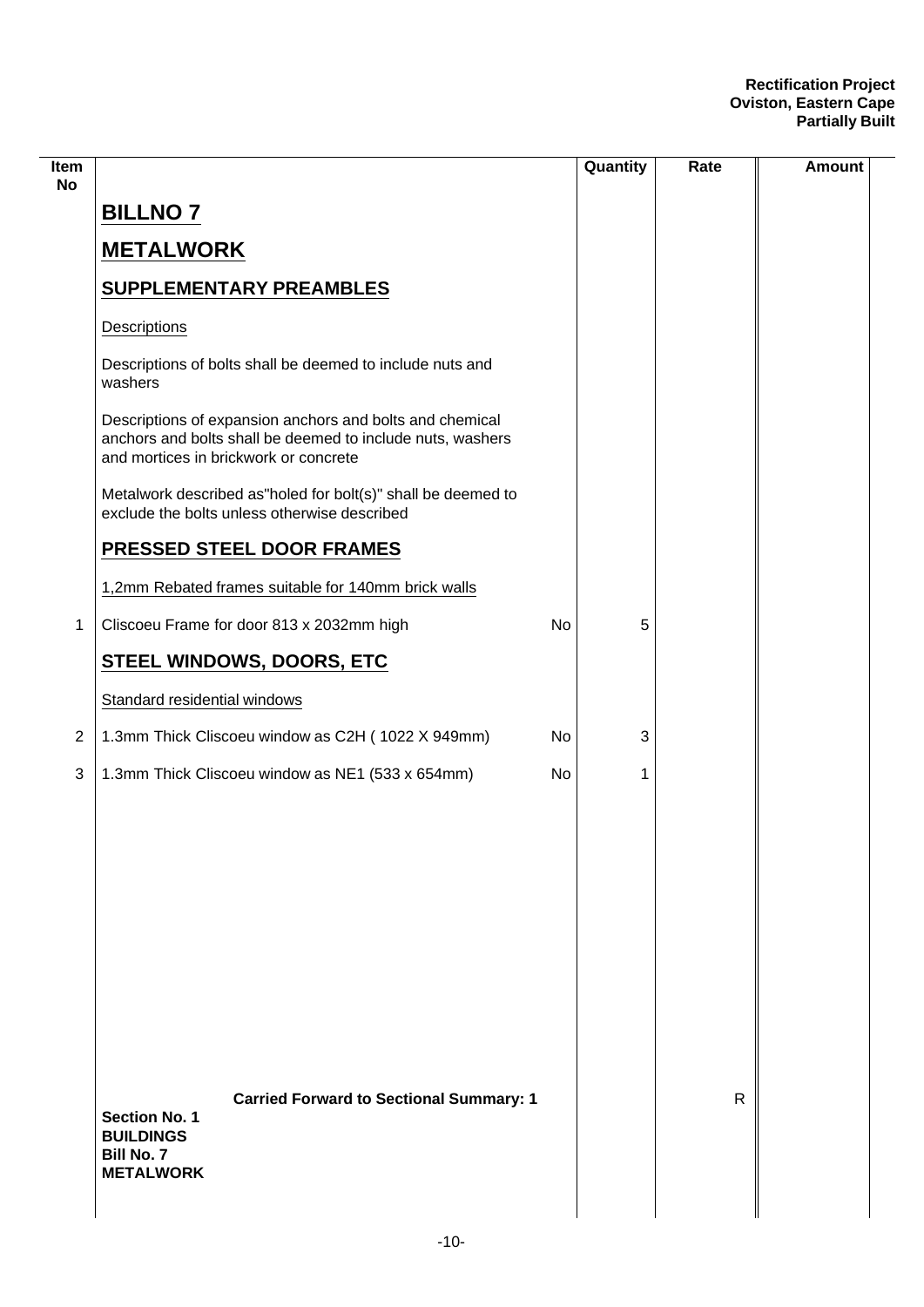| Item<br><b>No</b> |                                                                        |    | Quantity | Rate         | <b>Amount</b> |
|-------------------|------------------------------------------------------------------------|----|----------|--------------|---------------|
|                   | <b>BILL NO 8</b>                                                       |    |          |              |               |
|                   | <b>PLASTERING</b>                                                      |    |          |              |               |
|                   | <b>CEMCRETE OR APPROVED PRODUCT</b>                                    |    |          |              |               |
|                   | Cemcrete or any approved waterproofing agent in colour                 |    |          |              |               |
| $\mathbf 1$       | On external walls                                                      | m2 | 62       |              |               |
|                   | <b>INTERNAL PLASTER</b>                                                |    |          |              |               |
|                   | Cement plaster on brickwork                                            |    |          |              |               |
| $\overline{2}$    | On walls                                                               | m2 | 111      |              |               |
| $\sqrt{3}$        | On narrow widths                                                       | m2 | 12       |              |               |
|                   |                                                                        |    |          |              |               |
|                   |                                                                        |    |          |              |               |
|                   |                                                                        |    |          |              |               |
|                   |                                                                        |    |          |              |               |
|                   |                                                                        |    |          |              |               |
|                   |                                                                        |    |          |              |               |
|                   |                                                                        |    |          |              |               |
|                   |                                                                        |    |          |              |               |
|                   |                                                                        |    |          |              |               |
|                   |                                                                        |    |          |              |               |
|                   |                                                                        |    |          |              |               |
|                   |                                                                        |    |          |              |               |
|                   |                                                                        |    |          |              |               |
|                   |                                                                        |    |          |              |               |
|                   |                                                                        |    |          |              |               |
|                   | <b>Carried Forward to Sectional Summary: 1</b><br><b>Section No. 1</b> |    |          | $\mathsf{R}$ |               |
|                   | <b>BUILDINGS</b><br><b>Bill No. 8</b>                                  |    |          |              |               |
|                   | <b>PLASTERING</b>                                                      |    |          |              |               |
|                   |                                                                        |    |          |              |               |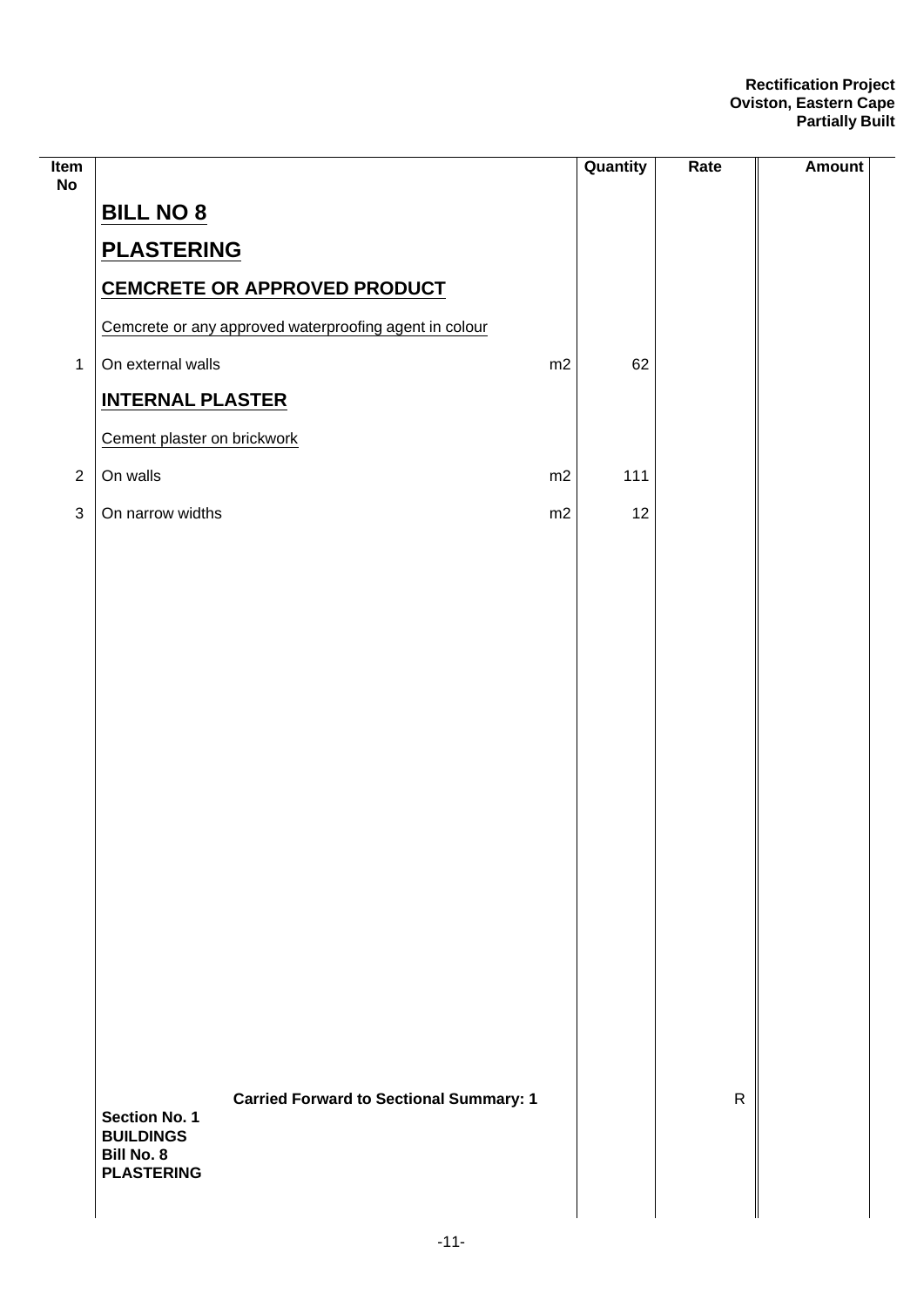| Item<br><b>No</b> |                                                                                                                                                                                                                                                                                                             |    | Quantity | Rate         | <b>Amount</b> |
|-------------------|-------------------------------------------------------------------------------------------------------------------------------------------------------------------------------------------------------------------------------------------------------------------------------------------------------------|----|----------|--------------|---------------|
|                   | <b>BILL NO 9</b>                                                                                                                                                                                                                                                                                            |    |          |              |               |
|                   | <b>TILING</b>                                                                                                                                                                                                                                                                                               |    |          |              |               |
|                   | <b>SUPPLEMENTARY PREAMBLES</b>                                                                                                                                                                                                                                                                              |    |          |              |               |
|                   | Descriptions                                                                                                                                                                                                                                                                                                |    |          |              |               |
|                   | Unless described as "fixed with adhesive to plaster (plaster<br>elsewhere)" descriptions of tiling on brick or concrete walls,<br>columns, etc shall be deemed to include 1:4 cement plaster<br>backing and descriptions of tiling on concrete floors etc shall be<br>deemed to include 1:3 plaster bedding |    |          |              |               |
|                   | <b>WALL TILING</b>                                                                                                                                                                                                                                                                                          |    |          |              |               |
|                   | 152 x 152 x 5mm White glazed ceramic tiles (PC R80/m2)<br>fixed with adhesive to plaster (plaster elsewhere) and flush<br>pointed with tinted grout                                                                                                                                                         |    |          |              |               |
| $\mathbf 1$       | On walls                                                                                                                                                                                                                                                                                                    | m2 | 1        |              |               |
| $\overline{2}$    | On walls in isolated panels, splashbacks, etc                                                                                                                                                                                                                                                               | m2 | 1        |              |               |
|                   |                                                                                                                                                                                                                                                                                                             |    |          |              |               |
|                   |                                                                                                                                                                                                                                                                                                             |    |          |              |               |
|                   |                                                                                                                                                                                                                                                                                                             |    |          |              |               |
|                   |                                                                                                                                                                                                                                                                                                             |    |          |              |               |
|                   |                                                                                                                                                                                                                                                                                                             |    |          |              |               |
|                   |                                                                                                                                                                                                                                                                                                             |    |          |              |               |
|                   |                                                                                                                                                                                                                                                                                                             |    |          |              |               |
|                   |                                                                                                                                                                                                                                                                                                             |    |          |              |               |
|                   |                                                                                                                                                                                                                                                                                                             |    |          |              |               |
|                   |                                                                                                                                                                                                                                                                                                             |    |          |              |               |
|                   | <b>Carried Forward to Sectional Summary: 1</b><br><b>Section No. 1</b><br><b>BUILDINGS</b><br><b>Bill No. 9</b><br><b>TILING</b>                                                                                                                                                                            |    |          | $\mathsf{R}$ |               |
|                   |                                                                                                                                                                                                                                                                                                             |    |          |              |               |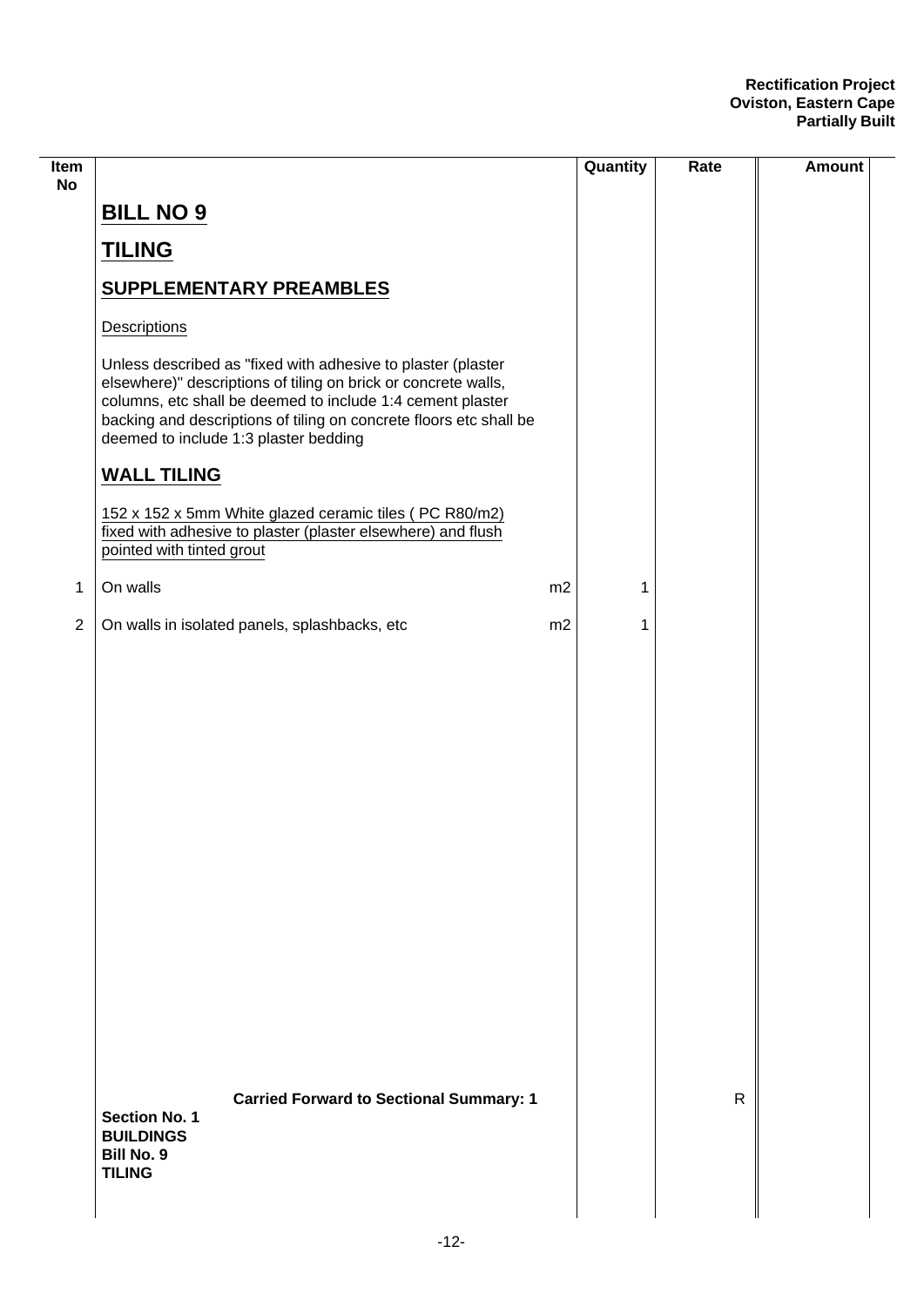| Item<br>No     |                                                | Quantity     | Rate         | <b>Amount</b> |
|----------------|------------------------------------------------|--------------|--------------|---------------|
|                | <b>BILL NO 10</b>                              |              |              |               |
|                | <b>GLAZING</b>                                 |              |              |               |
|                | <b>GLAZING TO STEEL WITH PUTTY</b>             |              |              |               |
|                | 4 mm Clear float glass                         |              |              |               |
| $\mathbf 1$    | Panes not exceeding 0.1m2<br>m2                | $\mathbf{3}$ |              |               |
|                | 4mm obscure glass                              |              |              |               |
| $\overline{2}$ | Panes not exceeding 0,1 m2<br>m2               | 1            |              |               |
|                |                                                |              |              |               |
|                |                                                |              |              |               |
|                |                                                |              |              |               |
|                |                                                |              |              |               |
|                |                                                |              |              |               |
|                |                                                |              |              |               |
|                |                                                |              |              |               |
|                |                                                |              |              |               |
|                |                                                |              |              |               |
|                |                                                |              |              |               |
|                |                                                |              |              |               |
|                |                                                |              |              |               |
|                |                                                |              |              |               |
|                |                                                |              |              |               |
|                |                                                |              |              |               |
|                |                                                |              |              |               |
|                | <b>Carried Forward to Sectional Summary: 1</b> |              | $\mathsf{R}$ |               |
|                | <b>Section No. 1</b><br><b>BUILDINGS</b>       |              |              |               |
|                | Bill No. 10<br><b>GLAZING</b>                  |              |              |               |
|                |                                                |              |              |               |

 $\frac{1}{2}$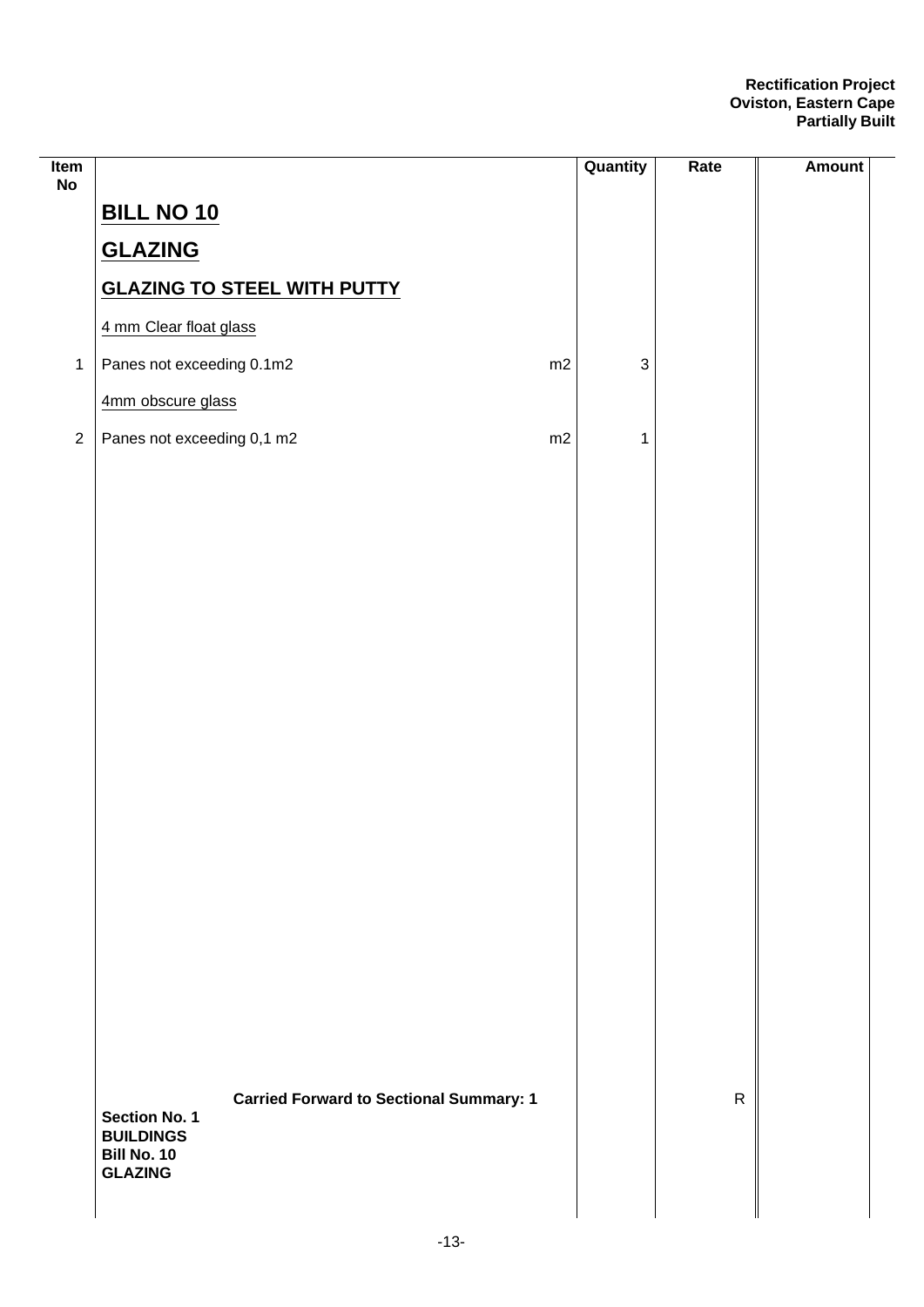| ltem<br>No     |                                                                                                                                                                                                                                                   |                | Quantity | Rate         | Amount |
|----------------|---------------------------------------------------------------------------------------------------------------------------------------------------------------------------------------------------------------------------------------------------|----------------|----------|--------------|--------|
|                | <b>BILL NO 11</b>                                                                                                                                                                                                                                 |                |          |              |        |
|                | <b>PAINTWORK</b>                                                                                                                                                                                                                                  |                |          |              |        |
|                | <b>PREPARATORY WORK TO EXISTING WORK</b>                                                                                                                                                                                                          |                |          |              |        |
|                | Previously painted plastered surfaces                                                                                                                                                                                                             |                |          |              |        |
|                | Surfaces shall be thoroughly washed down and allowed to dry<br>completely before any paint is applied. Blistered or peeling paint<br>shall be completely removed and cracks shall be opened, filled<br>with a suitable filler and finished smooth |                |          |              |        |
|                | Previously painted metal surfaces                                                                                                                                                                                                                 |                |          |              |        |
|                | Surfaces shall be thoroughly rubbed and cleaned down.<br>Blistered or peeling paint shall be completely removed down to<br>bare metal                                                                                                             |                |          |              |        |
|                | Previously painted wood surfaces                                                                                                                                                                                                                  |                |          |              |        |
|                | Surfaces shall be thoroughly cleaned down. Blistered or<br>peeling paint shall be completely removed and cracks and<br>crevices shall be primed, filled with suitable filler and finished<br>smooth                                               |                |          |              |        |
|                | <b>PAINTWORK ETC TO NEW WORK</b>                                                                                                                                                                                                                  |                |          |              |        |
|                | ON INTERNAL FLOATED PLASTER                                                                                                                                                                                                                       |                |          |              |        |
|                | One coat alkali resistant primer and two coats low odour<br>premium quality highly washable and stain resistant acrylic<br>emulsion paint for interior use                                                                                        |                |          |              |        |
| 1              | On internal walls                                                                                                                                                                                                                                 | m2             | 111      |              |        |
|                | ON PLASTER BOARD                                                                                                                                                                                                                                  |                |          |              |        |
|                | One coat alkali resistant primer and two coats low odour<br>premium quality highly washable and stain resistant acrylic<br>emulsion paint for interior use                                                                                        |                |          |              |        |
| $\overline{2}$ | On ceilings and cornices                                                                                                                                                                                                                          | m <sub>2</sub> | 39       |              |        |
|                | <b>ON FIBRE-CEMENT</b>                                                                                                                                                                                                                            |                |          |              |        |
|                | <b>Carried forward</b><br><b>Section No. 1</b><br><b>BUILDINGS</b><br>Bill No. 11<br><b>PAINTWORK</b>                                                                                                                                             |                |          | $\mathsf{R}$ |        |
|                |                                                                                                                                                                                                                                                   |                |          |              |        |

 $\overline{\phantom{0}}$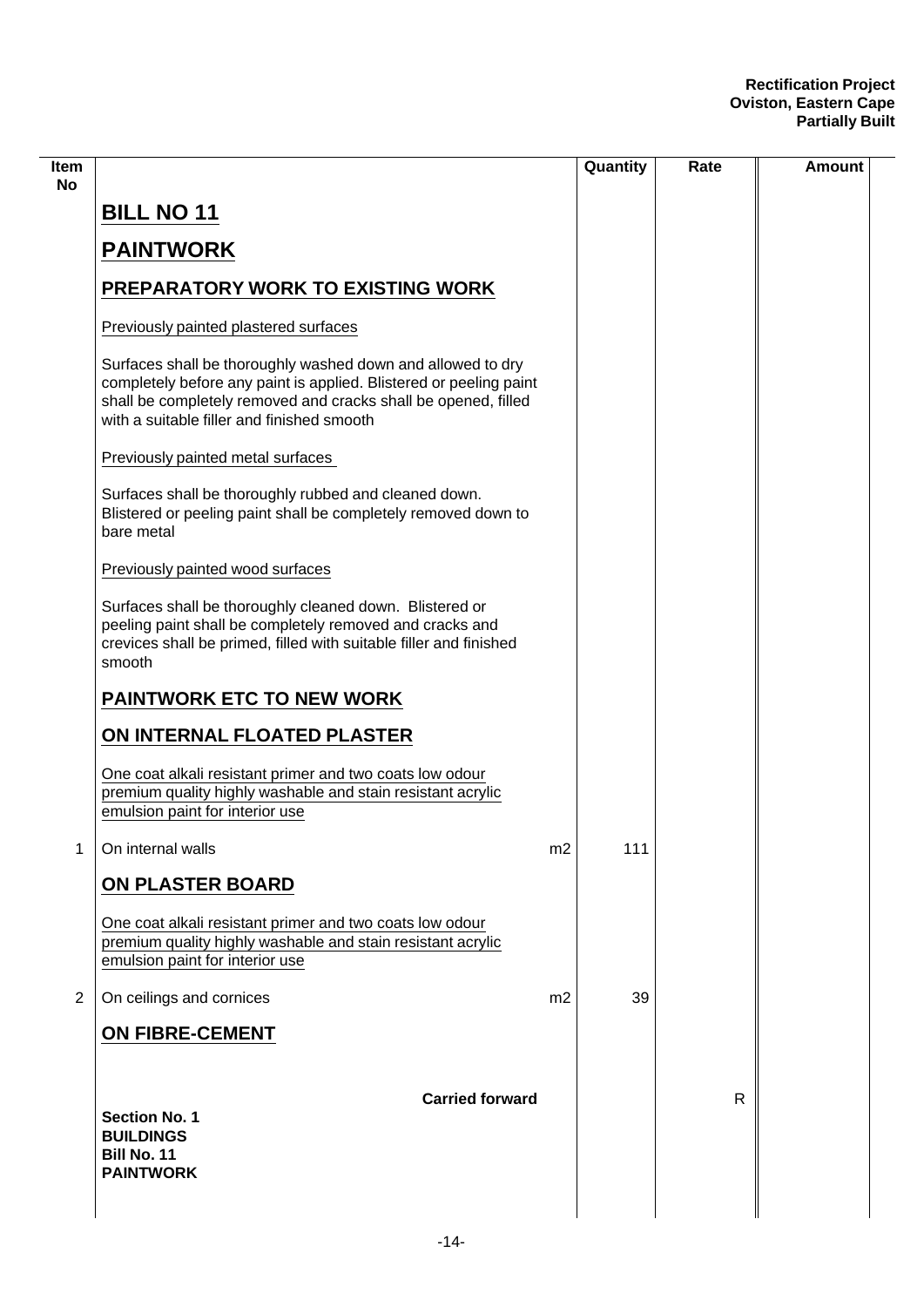|                | <b>Brought forward</b>                                                                                                                                     |    |              | $\mathsf{R}$ |  |
|----------------|------------------------------------------------------------------------------------------------------------------------------------------------------------|----|--------------|--------------|--|
|                | One coat alkali resistant primer and two coats low odour<br>premium quality highly washable and stain resistant acrylic<br>emulsion paint for interior use |    |              |              |  |
| $\mathfrak{B}$ | On fascias and barge boards                                                                                                                                | m2 | 12           |              |  |
|                | <b>ON METAL</b>                                                                                                                                            |    |              |              |  |
|                | One coat alkyd enamel paint                                                                                                                                |    |              |              |  |
| 4              | On door frames                                                                                                                                             | m2 | $\mathbf{3}$ |              |  |
| 5              | On window frames                                                                                                                                           | m2 | 8            |              |  |
|                | ON WOOD                                                                                                                                                    |    |              |              |  |
|                | Two coats wood varnish                                                                                                                                     |    |              |              |  |
| 6              | On doors                                                                                                                                                   | m2 | 7            |              |  |
|                | One coat interior quality PVA emulsion paint on work in good<br>condition                                                                                  |    |              |              |  |
| $\overline{7}$ | On doors                                                                                                                                                   | m2 | 10           |              |  |
|                |                                                                                                                                                            |    |              |              |  |
|                | <b>Carried Forward to Sectional Summary: 1</b><br><b>Section No. 1</b><br><b>BUILDINGS</b><br>Bill No. 11<br><b>PAINTWORK</b>                              |    |              | $\mathsf{R}$ |  |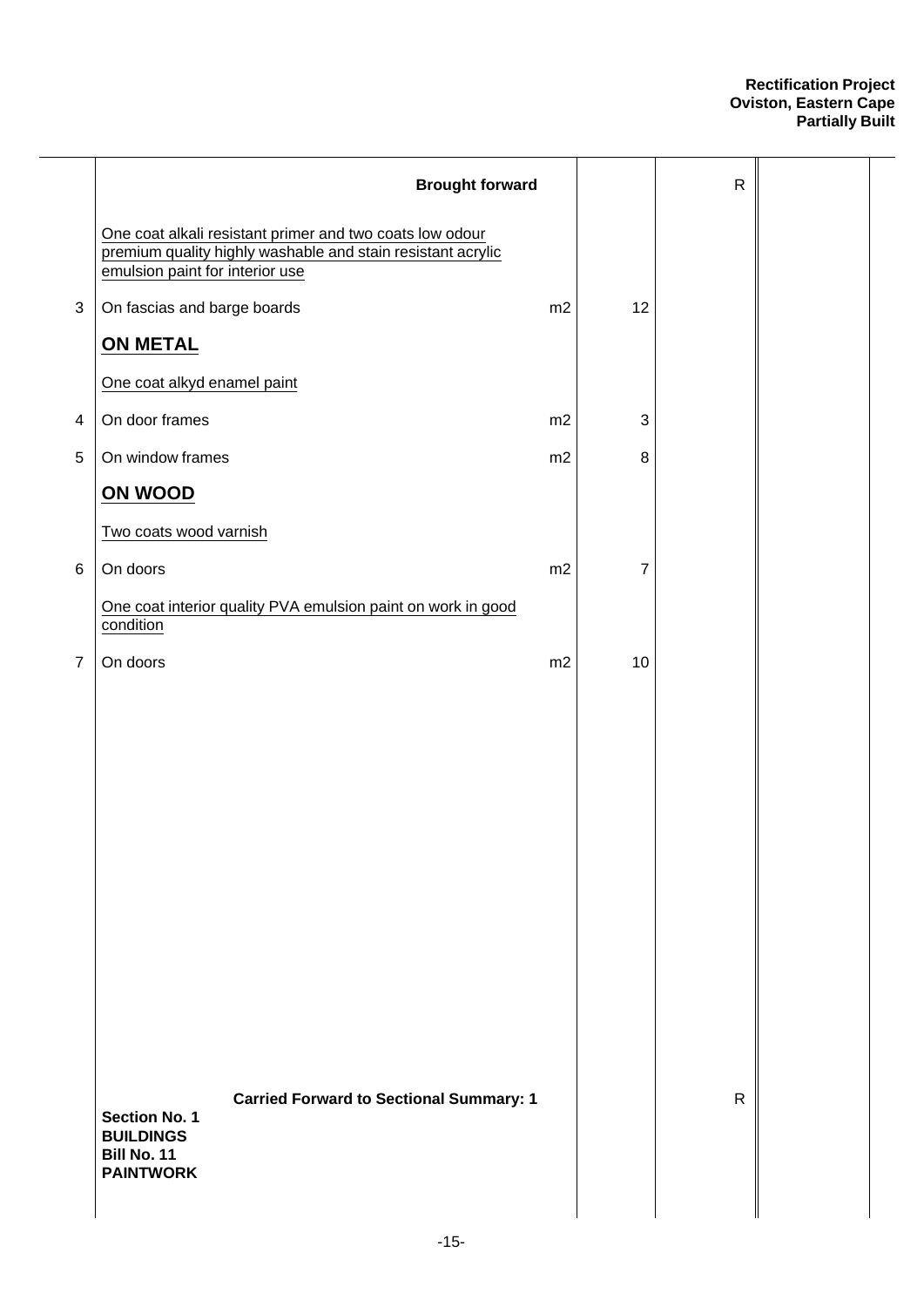| Item<br><b>No</b>       |                                                                                                                                                                                                                                 | Quantity | Rate         | <b>Amount</b> |
|-------------------------|---------------------------------------------------------------------------------------------------------------------------------------------------------------------------------------------------------------------------------|----------|--------------|---------------|
|                         | <b>BILL NO 12</b>                                                                                                                                                                                                               |          |              |               |
|                         | <b>PROVISIONAL SUM</b>                                                                                                                                                                                                          |          |              |               |
|                         | <b>ELECTRICAL INSTALLATION</b>                                                                                                                                                                                                  |          |              |               |
| 1                       | Provide the sum of R 6500 (Six Thousand Five Hundred rand)<br>for protection of electrical meter box during constrcution and<br>install to new building including installing electrical wiring, lights,<br>plugs, conduits, etc | Item     |              |               |
|                         | <b>ACCOMODATION OF BENEFICIARIES</b>                                                                                                                                                                                            |          |              |               |
| $\overline{2}$          | Provide the sum of R 4000.00 (Four Thousand rand) for<br>accomodation of beneficiaries                                                                                                                                          | Item     |              |               |
|                         | <b>PLUMBING</b>                                                                                                                                                                                                                 |          |              |               |
| 3                       | Provide the sum of R 8500 (Eight Thousand Five Hundred<br>rand) for internal plumbing, including sanitary wares,<br>connection, etc                                                                                             | Item     |              |               |
|                         | <b>CERTIFICATION OF COMPLETED HOUSE</b>                                                                                                                                                                                         |          |              |               |
| $\overline{\mathbf{4}}$ | Provide the sum of R1500 (One Thousand Five Hundred rand)<br>for certification of the completed unit by a competent person                                                                                                      | Item     |              |               |
|                         |                                                                                                                                                                                                                                 |          |              |               |
|                         |                                                                                                                                                                                                                                 |          |              |               |
|                         |                                                                                                                                                                                                                                 |          |              |               |
|                         |                                                                                                                                                                                                                                 |          |              |               |
|                         |                                                                                                                                                                                                                                 |          |              |               |
|                         |                                                                                                                                                                                                                                 |          |              |               |
|                         |                                                                                                                                                                                                                                 |          |              |               |
|                         |                                                                                                                                                                                                                                 |          |              |               |
|                         |                                                                                                                                                                                                                                 |          |              |               |
|                         | <b>Carried Forward to Sectional Summary: 1</b><br><b>Section No. 1</b><br><b>BUILDINGS</b><br>Bill No. 12<br><b>PROVISIONAL SUMS</b>                                                                                            |          | $\mathsf{R}$ |               |
|                         |                                                                                                                                                                                                                                 |          |              |               |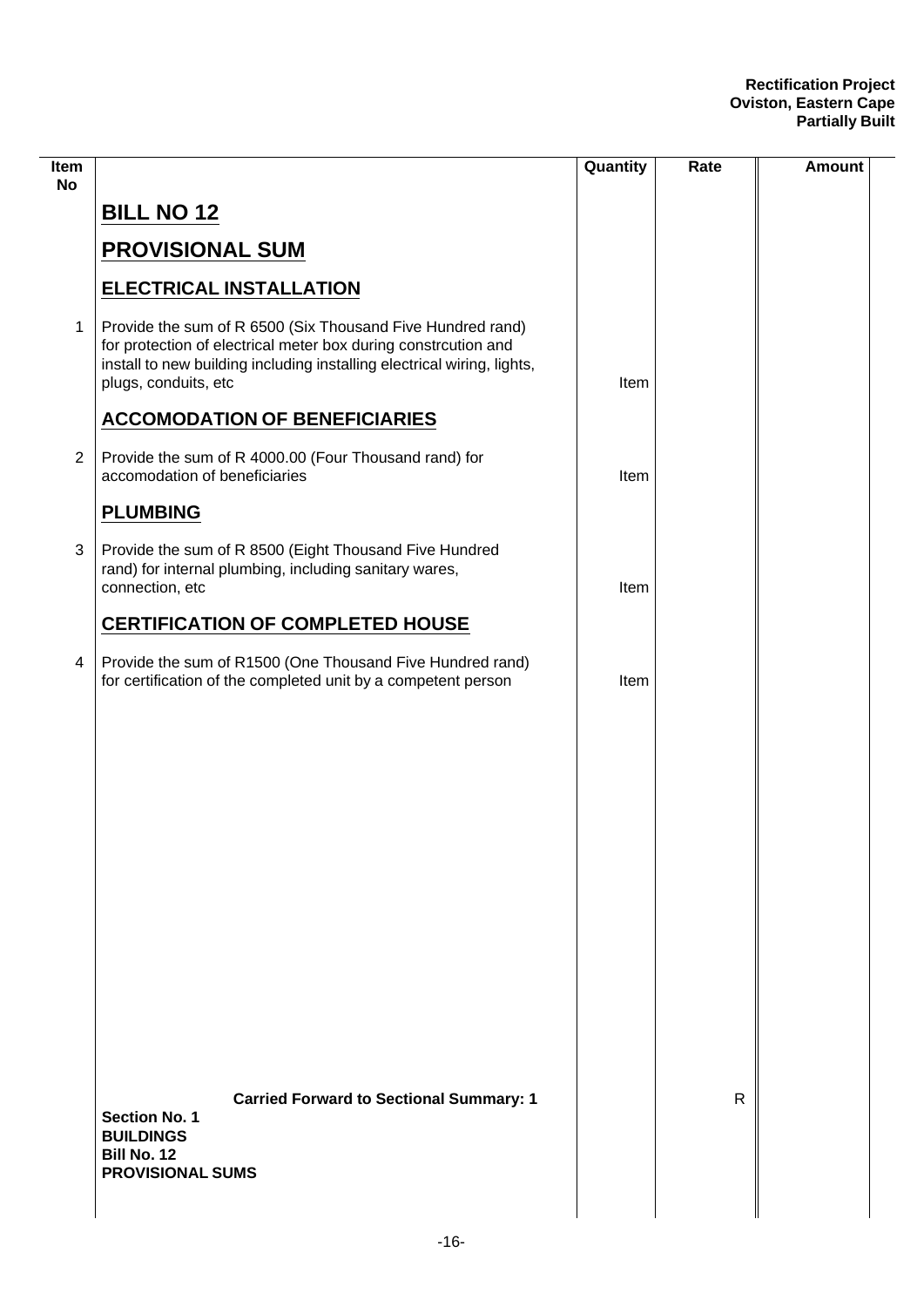|                   | Section No. 1                                                               |                   |              |                                  |                |
|-------------------|-----------------------------------------------------------------------------|-------------------|--------------|----------------------------------|----------------|
|                   | <b>BUILDINGS</b>                                                            |                   |              |                                  |                |
|                   | <b>SECTION SUMMARY - BUILDINGS</b>                                          |                   |              |                                  |                |
| Bill<br><b>No</b> |                                                                             | Page<br><b>No</b> |              | <b>Amount</b>                    |                |
| 1                 | <b>MASONRY</b>                                                              | $-2-$             |              | -------------------------------- |                |
| $\overline{2}$    | <b>WATERPROOFING</b>                                                        | $-3-$             |              |                                  | $- - - -$      |
| $\mathbf{3}$      | <b>ROOF COVERING</b>                                                        | $-4-1$            |              |                                  | $- - - -$      |
| $\overline{4}$    | CARPENTRY AND JOINERY                                                       | $-6-1$            |              |                                  | $\frac{1}{2}$  |
| $\sqrt{5}$        | CEILINGS, PARTITIONS AND ACCESS FLOORING                                    | $-8-1$            |              |                                  | $\frac{1}{2}$  |
| 6                 | <b>IRONMONGERY</b>                                                          | $-9-$             |              |                                  | $- - - -$      |
| $\overline{7}$    | <b>METALWORK</b>                                                            |                   |              |                                  | $\overline{a}$ |
| $\, 8$            | <b>PLASTERING</b>                                                           |                   |              |                                  | $- - - -$      |
| $\boldsymbol{9}$  | <b>TILING</b>                                                               |                   |              |                                  | $- - - -$      |
| 10                | <b>GLAZING</b>                                                              |                   |              |                                  | $- - - -$      |
| 11                | <b>PAINTWORK</b>                                                            |                   |              |                                  | $- - - -$      |
| 12                | PROVISIONAL SUMS                                                            | $-16-$            |              |                                  | $\frac{1}{2}$  |
|                   |                                                                             |                   |              |                                  |                |
|                   |                                                                             |                   |              |                                  |                |
|                   |                                                                             |                   |              |                                  |                |
|                   |                                                                             |                   |              |                                  |                |
|                   |                                                                             |                   |              |                                  |                |
|                   |                                                                             |                   |              |                                  |                |
|                   |                                                                             |                   |              |                                  |                |
|                   |                                                                             |                   |              |                                  |                |
|                   |                                                                             |                   |              |                                  |                |
|                   | <b>Carried to Final Summary</b><br><b>Section No. 1</b><br><b>BUILDINGS</b> |                   | $\mathsf{R}$ |                                  |                |
|                   |                                                                             |                   |              |                                  |                |